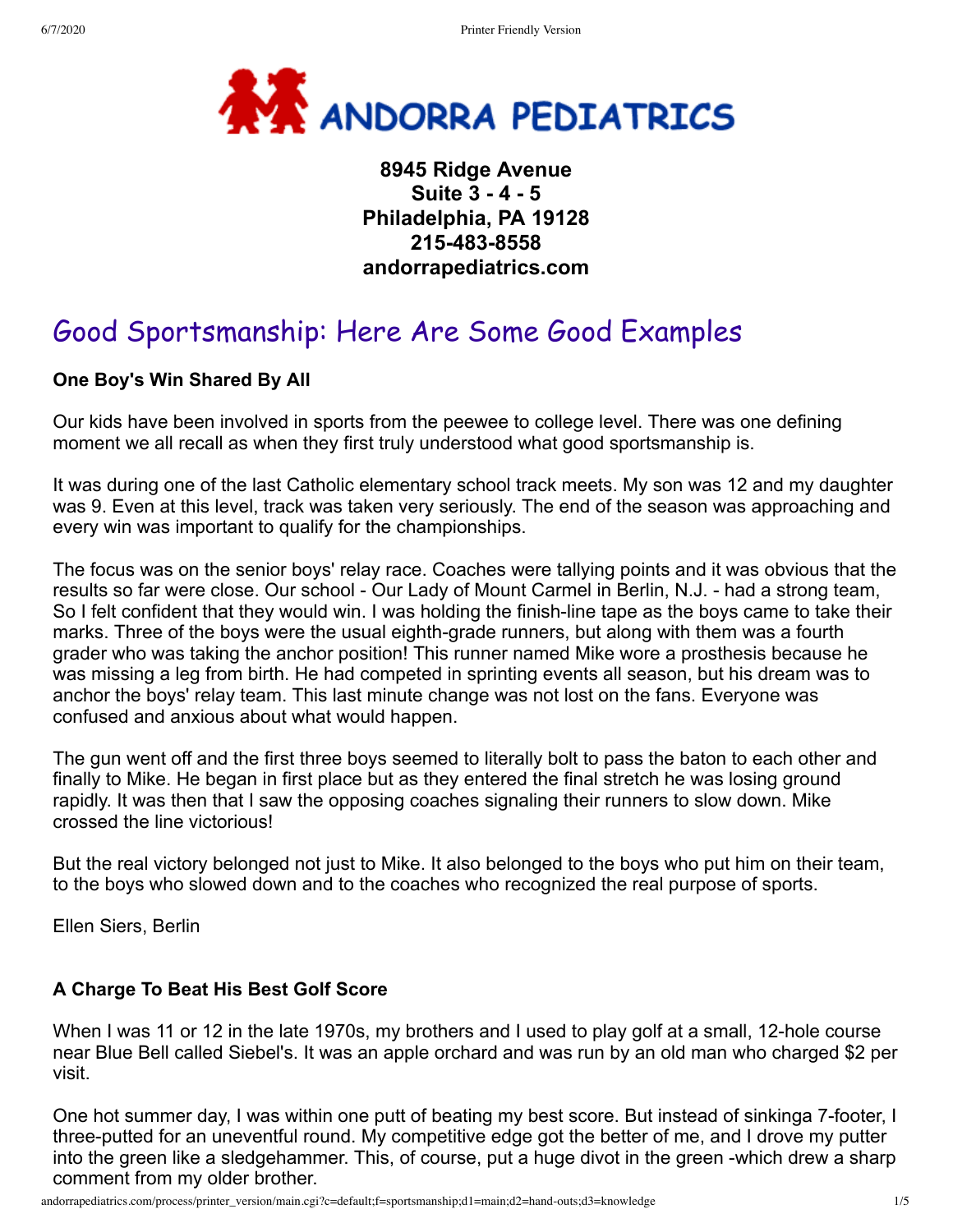We walked off the green and all the way around the barn that separated us from the parking lot. On the other side of the barn sat the old man in an old, broken down car. He smiled and said, "Hey, fellas, grab a free Coke on your way out. It's Appreciation Day for -taking good care of the greens while you play." My jaw dropped to the ground as I stammered out a "Thank you."

I don't know if that old man saw my immature mistake or if Divine Providence played a role, but I've never driven a putter into a green since.

Brian Hanlon, Plymouth

### **Learn By Mistakes Of The Parents**

Our 4-year-old grandson was a participant in an ice hockey team. As proud grandparents, we attended the very early morning games. On one occasion, a proud father sitting behind us shouted, "Trip him Jimmy, trip him."

A perfect example of how to teach children good sportsmanship.

Sylvia Soble, Philadelphia

# **Soccer Player In A League Of His Own**

All through his years at Moorestown Friends School, our son Jeff's great interest was soccer. After he graduated and was accepted at the University of Denver, he entered the trials for the soccer team. The list of 25 accepted students was posted a week later, and Jeff was number 26.

In response, he organized a "losers' team" of the others off the list. For the next couple of years, this team went around challenging the city's teams and did so well that the university invited Jeff to join theirs. Our son declined because his whole team could not be taken on.

At the end of the year, the university recognized Jeff's sportsmanship and awarded him the "Player of the Year" cup. That, too, was proof of good sportsmanship.

Erica B. Miller, Moorestown

#### **Lessons From Home That Stay With You**

In Northeast Philly, it was typical to have neighbors play on competing teams in youth sports. Such was the case when I played baseball for the Academy Sabers Youth Organization.

My Little League team that year, the "maroon team," lost in the playoffs to the "purple team." The worst part was dealing with my neighbor, Jim, who played on the purple team and who liked to brag, as he had demonstrated all season.

While riding home from the game, my parents were giving me all kinds of ideas on what to say to Jim should he start teasing me. "Tell him he didn't play a good game, striking out twice," said my mom. My dad's idea was, "Remind him that your team won both times you played them in the regular season." Ideas were exchanged until we got home. I got out of the car and my parents continued talking. As I was about to enter our house, they called me back.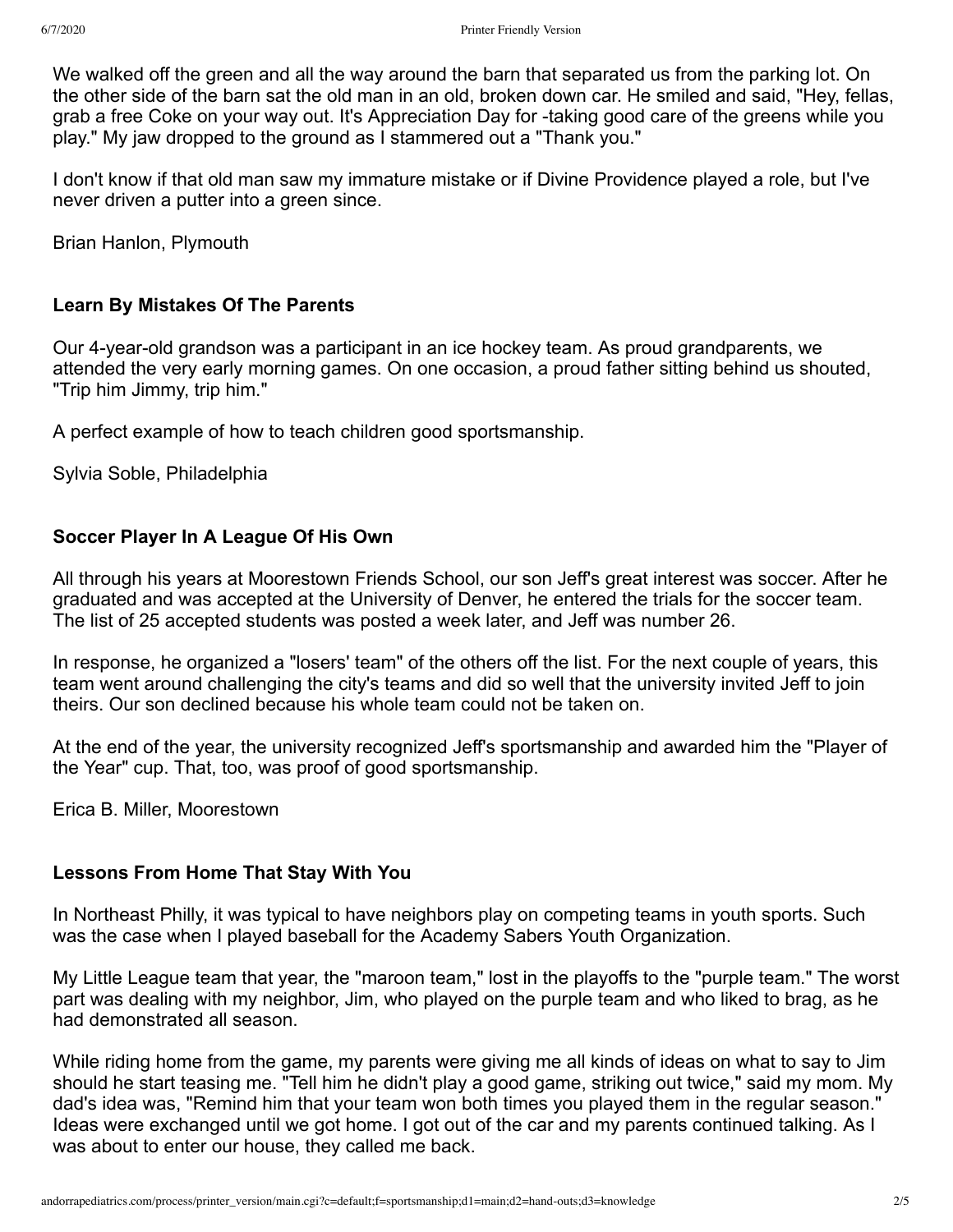My parents were smiling as they explained they had the perfect solution. They told me to go knock on Jim's door right away, and, before he can say a word, congratulate him for his team's win and wish him luck in his next game.

If I ask my parents about, this event, I'm sure they wouldn't even remember it. What's most important, however, is that I never forgot.

Paul Nazarok, Egg Harbor Township

#### **Parents Are Full Of Surprises**

I have played many sports, but one part I have never liked and probably never will is -you guessed it losing. It is one of the prime things that leads to another thing I hate: bad sportsmanship.

On a summer day when I was 4, I attended my first soccer game. At the beginning, I was expecting my parents to come up and say, "Do well." But when they did come up, they said, "Be a good sport." Not "Have fun," not "Do well," but "Be a good sport." It was like they didn't care whether I won or not.

All this time my friends had been telling me the most important thing about sports was winning, and here my parents just cared if I was good sport.

Billy Palombi, Grade 5, Taunton Forge Elementary School, Medford

#### **After A Tough Year, Attitude Changes**

When I was little, about 6 or 7, I was a bad sport. Because I'm good at sports, I used to get really frustrated when my teammates didn't perform well, so I put them down by saying, "Come on!" or "You stink!"

At 11 years old, I look back and see how mean I was, and wish I didn't act that way to others. This bad behavior went on until I was 9. In fourth grade, I made a, basketball teamwith mean but good' players and a tough coach. I was the youngest player and not as good as some of the older boys. Sometimes my teammates didn't show me the good sportsmanship I deserved, so I got frustrated. That year wasn't fun at all, but it was still a good experience. It made me realize how I made some of my fellow teammates feel when I didn't treat them with good sportsmanship.

I now know what sportsmanship is, and I use it whenever I am in group activity.

Kevln Brunetti, Grade 5, Taunton Forge Elementary School, Medford

#### **Teacher Calls For A Timeout**

During one of my daughter's third-grade class parties, parents were invited to join a game of "Math Baseball," in which a player first had to correctly answer a multiplication problem, and then toss a ball at a target in order to score.

It was an even match, and some sideline cheering started for whoever was "at bat." All of a sudden, however, the cheering went " Go, our team!" to "Lose, the opposing team!" Without missing a beat, the instant the teacher heard it uttered, as umpire, she called a timeout. She calmly but clearly explained that positive cheering could be motivating, but that negative comments were hurtful and unacceptable. Within seconds, play resumed on an even keel and everyone continued to enjoy the rest of the party.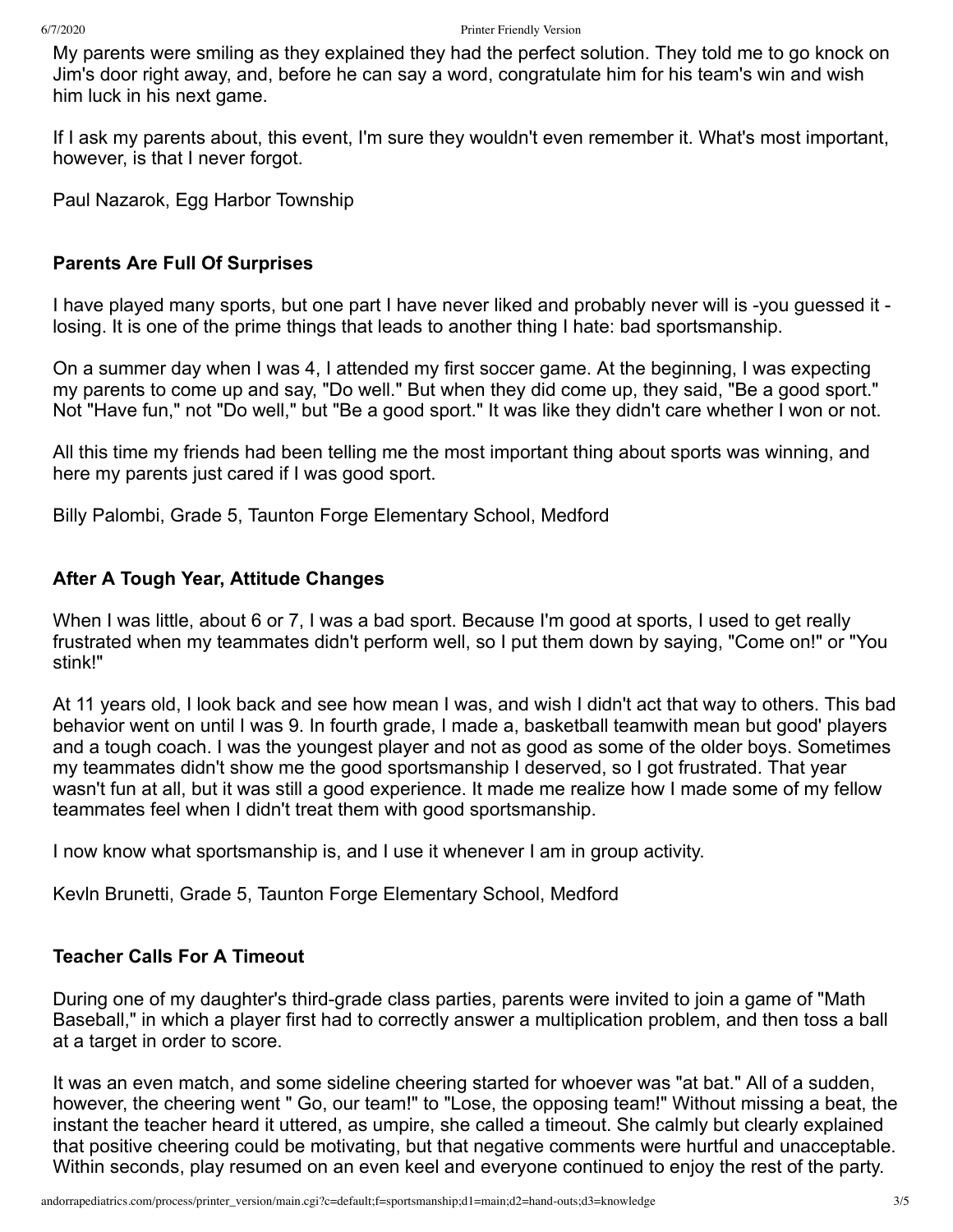Did the teacher have to do it? Was it part of her academic lesson plan? Could she have ignored it? Was it a risk to take a stand in front of parents? Was it a big deal? To me, it was. It's important for my children to hear consistent reinforcing messages from others beside me. By taking advantage of this teachable moment, the teacher gave us all a lesson in how to "walk the walk."

Thank You, Dorie Leahy, at the Episcopal Academy in Devon, for giving this good sportsmanship lesson to my child, and reminding me of some valuable lessons too.

Kathy Bowman, Berwyn

# **An Opportunity To Score A Goal**

As a volunteer youth coach, I am painfully aware of how it feels to face an opposing coach who does not understand good sportsmanship. I have always taught my kids that when we dominate a game, we take measures to be good sports. We pass the ball more (in soccer), put defensive players up front, and, if that doesn't work, go to "Code 3," which means we stop scoring.

A couple of years ago, I was coaching in an "under 10" league when we took a quick lead against a team that had not won a game all season. Even using weaker players, we were leading 4-0 in the final period. I enacted our "Code 3" and shortly thereafter, my son -who had never scored a goal in three years of soccer - had a breakaway opportunity.

I could literally see the wheels turning in his head as he approached the net. Would he take the easy goal or support my decision not to score? My heart sank. As a father, I was thinking, "Go ahead, take the shot," but what would Joel do? Did he understand the lessons of sportsmanship that I had tried to teach? At the last possible moment, he intentionally shot wide. My emotions were torn between disappointment for Joel (who never did score that season) and incredible pride.

On the drive home I told Joel that I would not have been upset if he had scored, and he replied, "You know Dad, I really wanted to score. I even thought about it, but we were ahead and I didn't want the other kids to feel bad."

He learned the lesson well.

Michael J. Leventhal, Doylestown

# **Forever Haunted By Unkind Taunts**

On a cool evening late in May; parents sit in lawn chairs and stand on the sidelines with video cameras in hand, waiting for their child's turn. It is the third inning and the T-ball game is in full swing, when a skinny 6-year-old girl with glasses and an orange team shirt three sizes too large walks slowly up to bat. Her teammates and parents cheer, and the other team is silent.

The coach gently throws a ball, underhand. In a most unathletic attempt, she swings wildly, missing. The next pitch, she swings too soon, and the third too late. As a fellow player's father brings out the "T," she confidently prepares to hit the ball. But with each consecutive miss, her self-esteem decreases. She hears the coach counting, 11 ... 12 ... 21 ... 22.

When the 7-year-old boy playing catcher heckles her with cruel kindergarten insults, embarrassment overcomes her. She attempts to hear nothing but her coach's kind, yet impatient, encouragement. "That's good. Aim a little lower," he says, "Concentrate." The number of futile attempts increases ... 32